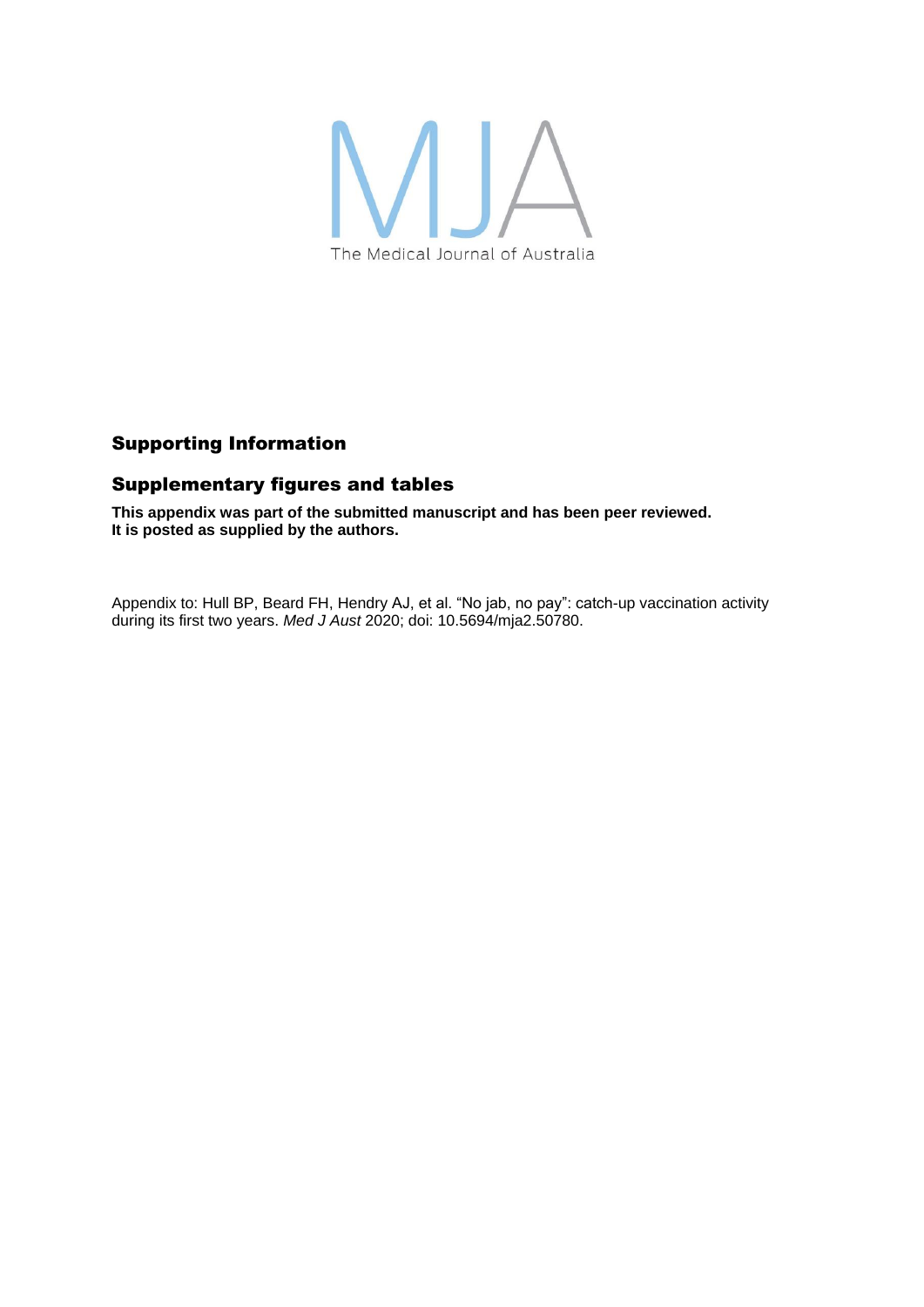**Table 1. Proportions of incompletely vaccinated children aged 5 to less than 7 years who received catchup DTPa3 vaccination, Australia, before and after the introduction of "No jab, no pay", by jurisdiction**

|                                     | Baseline period*                |                                             | "No jab, no pay" period <sup>†</sup>        |                                             |
|-------------------------------------|---------------------------------|---------------------------------------------|---------------------------------------------|---------------------------------------------|
| <b>Jurisdiction</b>                 | Not recorded by<br>31 Dec 2012* | Catch-up doses,<br>1 Dec 2013 - 31 Dec 2014 | Not recorded by<br>30 Nov 2015 <sup>+</sup> | Catch-up doses,<br>1 Dec 2015 - 31 Dec 2017 |
| <b>Australian Capital Territory</b> | 864                             | 34 (3.9%)                                   | 809                                         | 42 (5.2%)                                   |
| New South Wales                     | 10814                           | 898 (8.3%)                                  | 9475                                        | 1338 (14.1%)                                |
| Northern Territory                  | 508                             | 40 (7.9%)                                   | 476                                         | 38 (8.0%)                                   |
| Queensland                          | 7626                            | 756 (9.9%)                                  | 6633                                        | 1072 (16.2%)                                |
| South Australia                     | 2500                            | 293 (11.7%)                                 | 2021                                        | 373 (18.5%)                                 |
| Tasmania                            | 632                             | 100 (15.8%)                                 | 511                                         | 104 (20.4%)                                 |
| Victoria                            | 7887                            | 899 (11.4%)                                 | 6914                                        | 1291 (18.7%)                                |
| Western Australia                   | 4842                            | 346 (7.2%)                                  | 3756                                        | 474 (12.6%)                                 |
| Australia                           | 35 673                          | 3366 (9.4%)                                 | 30 595                                      | 4732 (15.5%)                                |

DTPa3 = third dose of diphtheria–tetanus–acellular pertussis vaccine.

\* Children born 1 January 2008 – 31 December 2009 and who received catch-up vaccinations 1 December 2013 – 31 December 2014. † Children born 1 January 2011 – 31 December 2012 and who received catch-up vaccinations 1 December 2015 – 31 December 2017. Source: Australian Immunisation Register (status: 31 December 2017).

### **Table 2. MMR2 catch-up vaccination of children aged 7 to less than 10 years\* and people aged 10 to less than 20 years† without recorded vaccine doses before "No jab, no pay" period", 1 December 2015 – 31 December 2017, by socio-economic status**

|                                                            | 7 to less than 10 years*        |                                             | 10 to less than 20 years <sup>t</sup>       |                                             |
|------------------------------------------------------------|---------------------------------|---------------------------------------------|---------------------------------------------|---------------------------------------------|
| <b>SEIFA Index of Education</b><br>and Occupation (decile) | Not recorded by<br>30 Nov 2015* | Catch-up doses,<br>1 Dec 2015 - 31 Dec 2017 | Not recorded by<br>30 Nov 2015 <sup>+</sup> | Catch-up doses,<br>1 Dec 2015 - 31 Dec 2017 |
| 1                                                          | 5282                            | 1705 (32.3%)                                | 37 299                                      | 10 848 (29.1%)                              |
| $\overline{2}$                                             | 4716                            | 1233 (26.2%)                                | 30 344                                      | 7098 (23.4%)                                |
| 3                                                          | 5699                            | 1615 (28.3%)                                | 38789                                       | 9082 (23.4%)                                |
| $\overline{4}$                                             | 5244                            | 1358 (25.9%)                                | 32 178                                      | 6902 (21.5%)                                |
| 5                                                          | 6688                            | 1635 (24.5%)                                | 39 610                                      | 8294 (20.9%)                                |
| 6                                                          | 5840                            | 1295 (22.2%)                                | 36 374                                      | 6597 (18.1%)                                |
| 7                                                          | 6236                            | 1373 (22.0%)                                | 37 125                                      | 5843 (15.7%)                                |
| 8                                                          | 7145                            | 1381 (19.3%)                                | 40 712                                      | 5496 (13.5%)                                |
| 9                                                          | 8939                            | 1824 (20.4%)                                | 47 722                                      | 6050 (12.7%)                                |
| 10                                                         | 11 979                          | 1752 (14.6%)                                | 62 802                                      | 4769 (7.6%)                                 |

MMR2 = second dose of measles–mumps–rubella vaccine.

\* Children born 1 January 2008 – 31 December 2010 and who received catch-up vaccinations 1 December 2015 – 31 December 2017. † Young people born 1 January 1998 – 31 December 2007 and who received catch-up vaccinations 1 December 2015 – 31 December 2017.

Source: Australian Immunisation Register (status: 31 December 2017).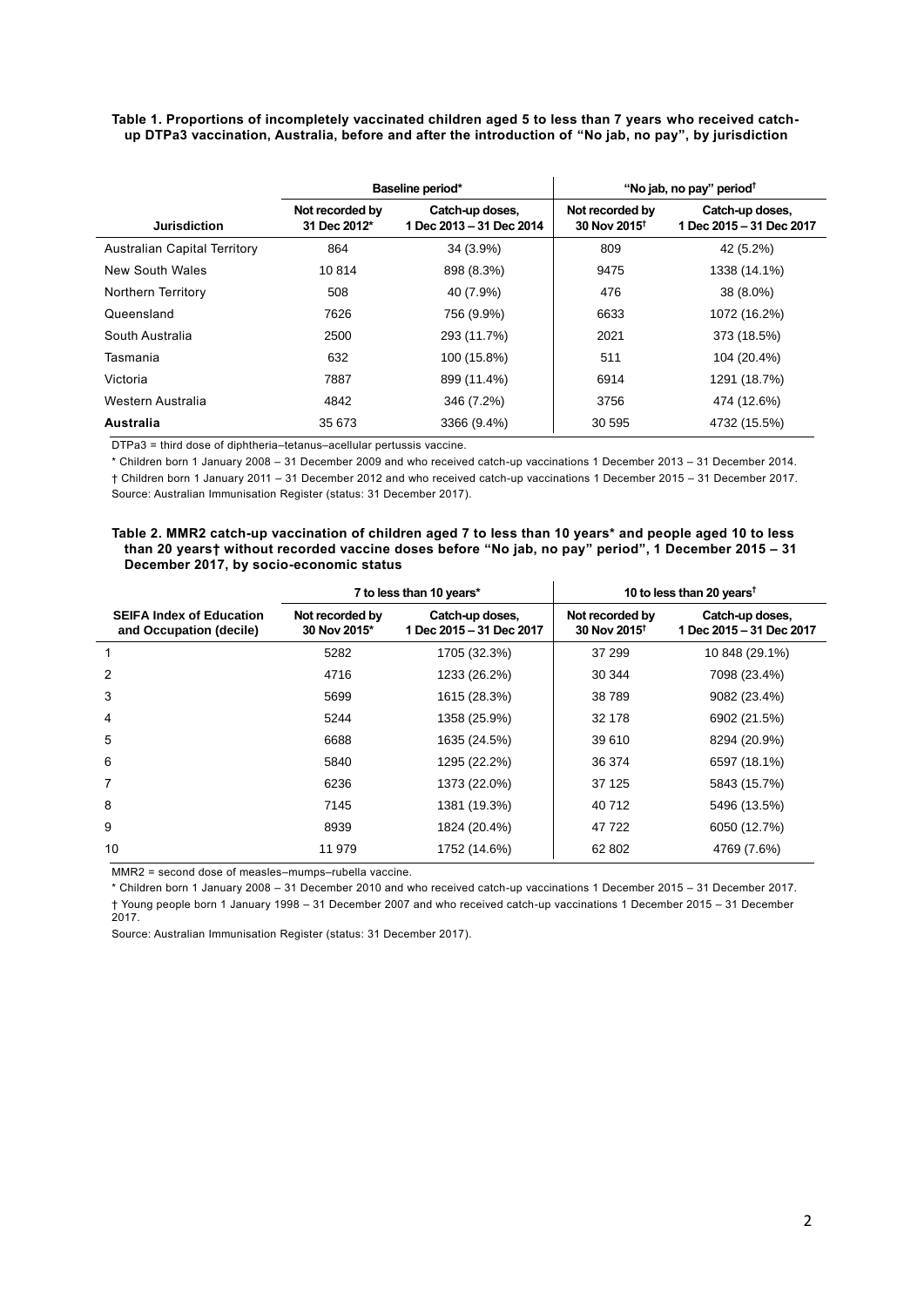### **Table 3. MMR2 catch-up vaccination of children aged 7 to less than 10 years\* and children aged 10 to less than 20 years† without recorded vaccine doses before "No jab, no pay" period", 1 December 2015 – 31 December 2017, by Indigenous status**

|                   | 7 to less than 10 years*        |                                             | 10 to less than 20 years <sup>t</sup>       |                                             |
|-------------------|---------------------------------|---------------------------------------------|---------------------------------------------|---------------------------------------------|
| Indigenous status | Not recorded by<br>30 Nov 2015* | Catch-up doses,<br>1 Dec 2015 - 31 Dec 2017 | Not recorded by<br>30 Nov 2015 <sup>†</sup> | Catch-up doses,<br>1 Dec 2015 - 31 Dec 2017 |
| Indigenous        | 1347                            | 584 (43.4%)                                 | 10724                                       | 3837 (35.8%)                                |
| Non-Indigenous    | 67 154                          | 14 699 (21.9%)                              | 396 608                                     | 67 665 (17.1%)                              |

MMR2 = second dose of measles–mumps–rubella vaccine.

\* Children born 1 January 2008 – 31 December 2010 and who received catch-up vaccinations 1 December 2015 – 31 December 2017. † Young people born 1 January 1998 – 31 December 2007 and who received catch-up vaccinations 1 December 2015 – 31 December 2017.

Source: Australian Immunisation Register (status: 31 December 2017).

#### **Table 4. Catch-up MMR2 vaccination of children aged 7 to less than 10 years\* and children aged 10 to less than 20 years† without recorded vaccine doses before "No jab, no pay" period", 1 December 2015 – 31 December 2017, by remoteness of area of residence**

|                   | 7 to less than 10 years*        |                                             | 10 to less than 20 years <sup>t</sup>       |                                             |
|-------------------|---------------------------------|---------------------------------------------|---------------------------------------------|---------------------------------------------|
| <b>Remoteness</b> | Not recorded by<br>30 Nov 2015* | Catch-up doses,<br>1 Dec 2015 - 31 Dec 2017 | Not recorded by<br>30 Nov 2015 <sup>t</sup> | Catch-up doses,<br>1 Dec 2015 - 31 Dec 2017 |
| Major cities      | 52 2 2 0                        | 11 852 (22.7%)                              | 313 933                                     | 53 778 (17.1%)                              |
| Regional          | 14 758                          | 3175 (21.5%)                                | 83 601                                      | 16 337 (19.5%)                              |
| Remote            | 870                             | 159 (18.3%)                                 | 6026                                        | 953 (15.8%)                                 |

MMR2 = second dose of measles–mumps–rubella vaccine.

 $\overline{a}$ 

\* Children born 1 January 2008 – 31 December 2010 and who received catch-up vaccinations 1 December 2015 – 31 December 2017. † Young people born 1 January 1998 – 31 December 2007 and who received catch-up vaccinations 1 December 2015 – 31 December 2017.

Source: Australian Immunisation Register (status: 31 December 2017).